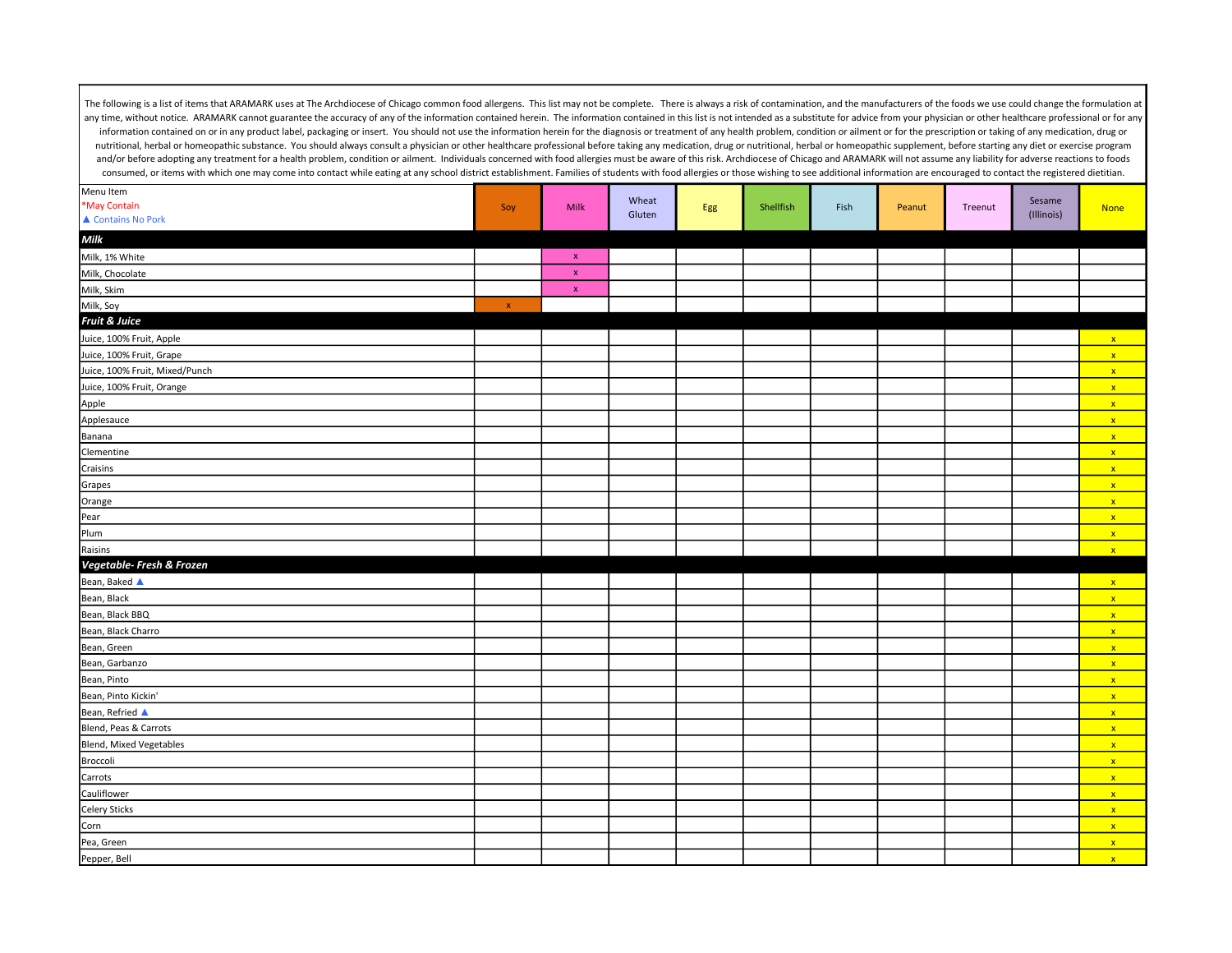| Menu Item                           |              |                    | Wheat              |                    |           |      |        |         | Sesame     |              |
|-------------------------------------|--------------|--------------------|--------------------|--------------------|-----------|------|--------|---------|------------|--------------|
| *May Contain                        | Soy          | Milk               | Gluten             | Egg                | Shellfish | Fish | Peanut | Treenut | (Illinois) | <b>None</b>  |
| ▲ Contains No Pork                  |              |                    |                    |                    |           |      |        |         |            |              |
| Potato, Mashed                      |              | $\mathbf{x}$       |                    |                    |           |      |        |         |            |              |
| Potato, Crinkle Fries               |              |                    |                    |                    |           |      |        |         |            | $\mathbf{x}$ |
| Potato, Emoticon Fries              |              |                    |                    |                    |           |      |        |         |            | $\mathbf{x}$ |
| Potato, Tater Tots                  |              |                    |                    |                    |           |      |        |         |            | $\mathbf{x}$ |
| Potato, Sweet Potato Fries          |              |                    |                    |                    |           |      |        |         |            | $\mathbf{x}$ |
| Salad, Potato                       | $\mathbf x$  |                    |                    | $\mathbf x$        |           |      |        |         |            |              |
| Salad, Spinach                      |              |                    |                    |                    |           |      |        |         |            | $\mathbf{x}$ |
| Salad, Tossed                       |              |                    |                    |                    |           |      |        |         |            | $\mathbf{x}$ |
| Spinach                             |              |                    |                    |                    |           |      |        |         |            | $\mathbf{x}$ |
| Tomato, Grape                       |              |                    |                    |                    |           |      |        |         |            | $\mathbf{x}$ |
| Protein, Cheese, Dairy, Yogurt      |              |                    |                    |                    |           |      |        |         |            |              |
| Cheese, Cube                        |              | $\mathbf{x}$       |                    |                    |           |      |        |         |            |              |
| Cheese, Stick                       |              | $\mathbf x$        |                    |                    |           |      |        |         |            |              |
| Cheese, String Mozzarella           |              | $\pmb{\chi}$       |                    |                    |           |      |        |         |            |              |
| Egg, Hard Boiled                    |              |                    |                    | $\pmb{\mathsf{x}}$ |           |      |        |         |            |              |
| Pepperoni, Slices ▲                 |              |                    |                    |                    |           |      |        |         |            | $\mathbf{x}$ |
| Yogurt, Strawberry Banana Danimals  |              | $\pmb{\chi}$       |                    |                    |           |      |        |         |            |              |
| Yogurt, Vanilla Danimals            |              | $\mathbf x$        |                    |                    |           |      |        |         |            |              |
| Grains, Rice, Pasta                 |              |                    |                    |                    |           |      |        |         |            |              |
| Bread, Biscuit WG                   |              | $\mathbf x$        | $\pmb{\mathsf{x}}$ |                    |           |      |        |         |            |              |
| Bread, Breadstick WG                |              |                    | $\pmb{\mathsf{x}}$ |                    |           |      |        |         |            |              |
| Bread, Breadstick Garlic            |              |                    | $\pmb{\mathsf{x}}$ |                    |           |      |        |         |            |              |
| Bread, Cornbread Poppers            | $\mathbf x$  | $\mathbf x$        | $\pmb{\mathsf{x}}$ | $\mathbf x$        |           |      |        |         |            |              |
| Bread, Flatbread*                   |              | $\mathbf x$        | $\pmb{\mathsf{x}}$ |                    |           |      |        |         |            |              |
| Bread, Garlic Toast                 | $\mathbf x$  | $\mathbf{x}$       | $\mathbf{x}$       |                    |           |      |        |         |            |              |
| Bread, Pretzel Bites                |              |                    | $\pmb{\mathsf{x}}$ |                    |           |      |        |         |            |              |
| Bread, Pretzel Rod                  |              |                    | $\pmb{\mathsf{x}}$ |                    |           |      |        |         |            |              |
| Pasta, Egg Noodles                  | $\mathbf x$  | $\mathbf{x}$       | $\pmb{\mathsf{x}}$ | $\mathsf X$        |           |      |        |         |            |              |
| Pasta, Penne*                       |              |                    | $\pmb{\mathsf{x}}$ | <b>May Contain</b> |           |      |        |         |            |              |
| Pasta, Spaghetti*                   |              |                    | $\pmb{\mathsf{x}}$ | <b>May Contain</b> |           |      |        |         |            |              |
| Rice, Plain                         |              |                    |                    |                    |           |      |        |         |            | $\mathbf{x}$ |
| Roll, Dinner                        |              |                    | $\pmb{\mathsf{x}}$ |                    |           |      |        |         |            |              |
| <b>Breakfast Cold</b>               |              |                    |                    |                    |           |      |        |         |            |              |
| Bagel, Blueberry                    |              |                    | $\pmb{\mathsf{x}}$ |                    |           |      |        |         |            |              |
| Bagel, Cinnamon Raisin              |              |                    | $\pmb{\mathsf{x}}$ |                    |           |      |        |         |            |              |
| Bagel, Plain                        |              |                    | $\pmb{\mathsf{x}}$ |                    |           |      |        |         |            |              |
| Bagel, Mini Cinnamon Cream Cheese   |              | $\mathbf{x}$       | $\pmb{\mathsf{x}}$ |                    |           |      |        |         |            |              |
| Bagel, Mini Strawberry Cream Cheese |              | $\mathbf{x}$       | $\pmb{\mathsf{x}}$ |                    |           |      |        |         |            |              |
| Bar, Butterscotch Oatmeal           | $\pmb{\chi}$ | $\pmb{\mathsf{x}}$ | $\pmb{\mathsf{x}}$ | $\pmb{\mathsf{x}}$ |           |      |        |         |            |              |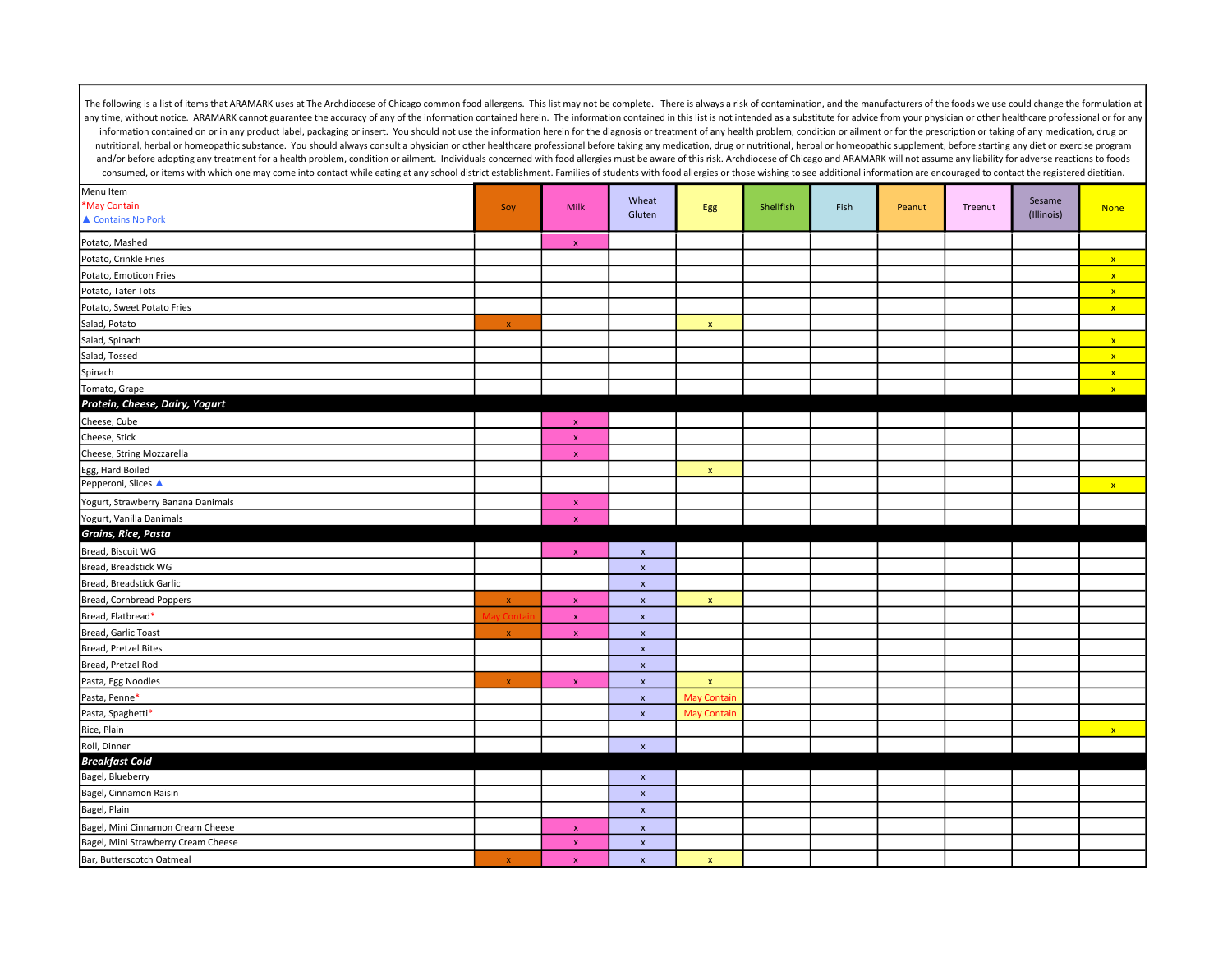| Menu Item                                      |              |                    | Wheat              |                    |           |      |        |                    | Sesame     |              |
|------------------------------------------------|--------------|--------------------|--------------------|--------------------|-----------|------|--------|--------------------|------------|--------------|
| *May Contain                                   | Soy          | Milk               | Gluten             | Egg                | Shellfish | Fish | Peanut | Treenut            | (Illinois) | <b>None</b>  |
| ▲ Contains No Pork                             |              |                    |                    |                    |           |      |        |                    |            |              |
| Bar, Benefit, French Toast                     | $\mathbf x$  | $\pmb{\chi}$       | $\pmb{\mathsf{x}}$ | $\mathbf x$        |           |      |        |                    |            |              |
| Bar, Benefit, Mini Brown Sugar                 | $\mathbf x$  | $\mathbf x$        | $\pmb{\mathsf{x}}$ | $\pmb{\mathsf{x}}$ |           |      |        |                    |            |              |
| Bar, Benefit, Banana Chocolate Chip            | $\pmb{\chi}$ | $\mathbf x$        | $\pmb{\chi}$       | $\pmb{\chi}$       |           |      |        |                    |            |              |
| Bar, Cereal, Cocoa Puffs                       | $\mathbf x$  |                    | $\pmb{\mathsf{x}}$ |                    |           |      |        |                    |            |              |
| Bar, Cereal, Cinn Toast Crunch                 | $\pmb{\chi}$ |                    | $\pmb{\mathsf{x}}$ |                    |           |      |        |                    |            |              |
| Bar, Cereal, Fruity Cheerios                   | $\mathbf{x}$ |                    | $\mathbf{x}$       |                    |           |      |        |                    |            |              |
| Bar, Cereal, Golden Grahams                    | $\mathbf x$  |                    | $\pmb{\mathsf{x}}$ |                    |           |      |        |                    |            |              |
| Bar, Cereal, Strawberry Cheerios               | $\mathbf x$  |                    | $\pmb{\mathsf{x}}$ |                    |           |      |        |                    |            |              |
| Bar, Cereal, Trix                              | $\mathbf{x}$ |                    | $\pmb{\mathsf{x}}$ |                    |           |      |        |                    |            |              |
| Bar, Nutrigrain, Apple Cinnamon                | $\pmb{\chi}$ | $\pmb{\chi}$       | $\pmb{\mathsf{x}}$ |                    |           |      |        |                    |            |              |
| Bar, Nutrigrain, Blueberry                     | $\pmb{\chi}$ | $\pmb{\chi}$       | $\pmb{\mathsf{x}}$ |                    |           |      |        |                    |            |              |
| Bar, Nutrigrain, Strawberry                    | $\pmb{\chi}$ | $\pmb{\chi}$       | $\pmb{\mathsf{x}}$ |                    |           |      |        |                    |            |              |
| Bread, Pumpkin                                 | $\pmb{\chi}$ | $\mathbf x$        | $\pmb{\mathsf{x}}$ | $\pmb{\mathsf{x}}$ |           |      |        |                    |            |              |
| Breakfast Round, Cinnamon                      | $\mathbf{x}$ | $\mathbf{x}$       | $\pmb{\chi}$       | $\mathbf x$        |           |      |        |                    |            |              |
| Breakfast Round, Oatmeal Chocolate Chip        | $\mathbf{x}$ | $\mathbf{x}$       | $\pmb{\mathsf{x}}$ | $\mathbf{x}$       |           |      |        |                    |            |              |
| Breakfast Round, Oatmeal Banana Chocolate Chip | $\mathbf{x}$ | $\mathbf{x}$       | $\pmb{\chi}$       | $\mathbf{x}$       |           |      |        |                    |            |              |
| Cereal, Cheerios                               |              |                    |                    |                    |           |      |        |                    |            | $\mathbf{x}$ |
| Cereal, Cheerios Apple Cinnamon                |              |                    |                    |                    |           |      |        |                    |            | $\mathbf{x}$ |
| Cereal, Cheerios Fruity                        |              |                    |                    |                    |           |      |        |                    |            | $\mathbf{x}$ |
| Cereal, Chex Cinnamon                          |              |                    |                    |                    |           |      |        |                    |            | $\mathbf{x}$ |
| Cereal, Chex Corn                              |              |                    |                    |                    |           |      |        |                    |            | $\mathbf{x}$ |
| Cereal, Chex Rice                              |              |                    |                    |                    |           |      |        |                    |            | $\mathbf{x}$ |
| Cereal, Cinnamon Toast Crunch (Reduced Sugar)  | $\mathbf{x}$ |                    | $\pmb{\mathsf{x}}$ |                    |           |      |        |                    |            |              |
| Cereal, Cocoa Puffs                            |              |                    |                    |                    |           |      |        |                    |            | $\mathbf{x}$ |
| Cereal, Frosted Flakes                         |              |                    | $\pmb{\mathsf{x}}$ |                    |           |      |        |                    |            |              |
| Cereal, Golden Grahams                         |              |                    | $\pmb{\mathsf{x}}$ |                    |           |      |        |                    |            |              |
| Cereal, Lucky Charms                           |              |                    |                    |                    |           |      |        |                    |            | $\mathbf{x}$ |
| Cereal, Raisin Bran*                           |              |                    | $\pmb{\mathsf{x}}$ |                    |           |      |        | <b>May Contain</b> |            | $\mathbf{x}$ |
| Cereal, Rice Krispies                          |              |                    |                    |                    |           |      |        |                    |            | $\mathbf{x}$ |
| Donut, Hole (Dunkers)                          | $\mathbf x$  | $\mathbf{x}$       | $\pmb{\chi}$       |                    |           |      |        |                    |            |              |
| Frudel, Apple                                  |              | $\mathbf{x}$       | $\pmb{\mathsf{x}}$ |                    |           |      |        |                    |            |              |
| Frudel, Cherry                                 |              | $\mathbf{x}$       | $\pmb{\mathsf{x}}$ |                    |           |      |        |                    |            |              |
| Muffin, Apple Cinnamon                         | $\pmb{\chi}$ |                    | $\pmb{\mathsf{x}}$ | $\mathbf x$        |           |      |        |                    |            |              |
| Muffin, Banana                                 | $\pmb{\chi}$ |                    | $\pmb{\mathsf{x}}$ | $\mathbf x$        |           |      |        |                    |            |              |
| Muffin, Blueberry                              | $\mathbf x$  |                    | $\pmb{\mathsf{x}}$ | $\pmb{\mathsf{x}}$ |           |      |        |                    |            |              |
| Muffin, Chocolate Chip                         | $\mathbf x$  | $\mathbf x$        | $\pmb{\mathsf{x}}$ | $\mathbf x$        |           |      |        |                    |            |              |
| Muffin, Corn                                   | $\mathbf{x}$ | $\mathbf x$        | $\pmb{\mathsf{x}}$ | $\mathbf x$        |           |      |        |                    |            |              |
| Muffin, English                                | $\mathbf x$  | $\pmb{\mathsf{x}}$ | $\pmb{\mathsf{x}}$ |                    |           |      |        |                    |            |              |
| Roll, Crescent, Chocolate                      |              | $\pmb{\mathsf{x}}$ | $\pmb{\mathsf{x}}$ |                    |           |      |        |                    |            |              |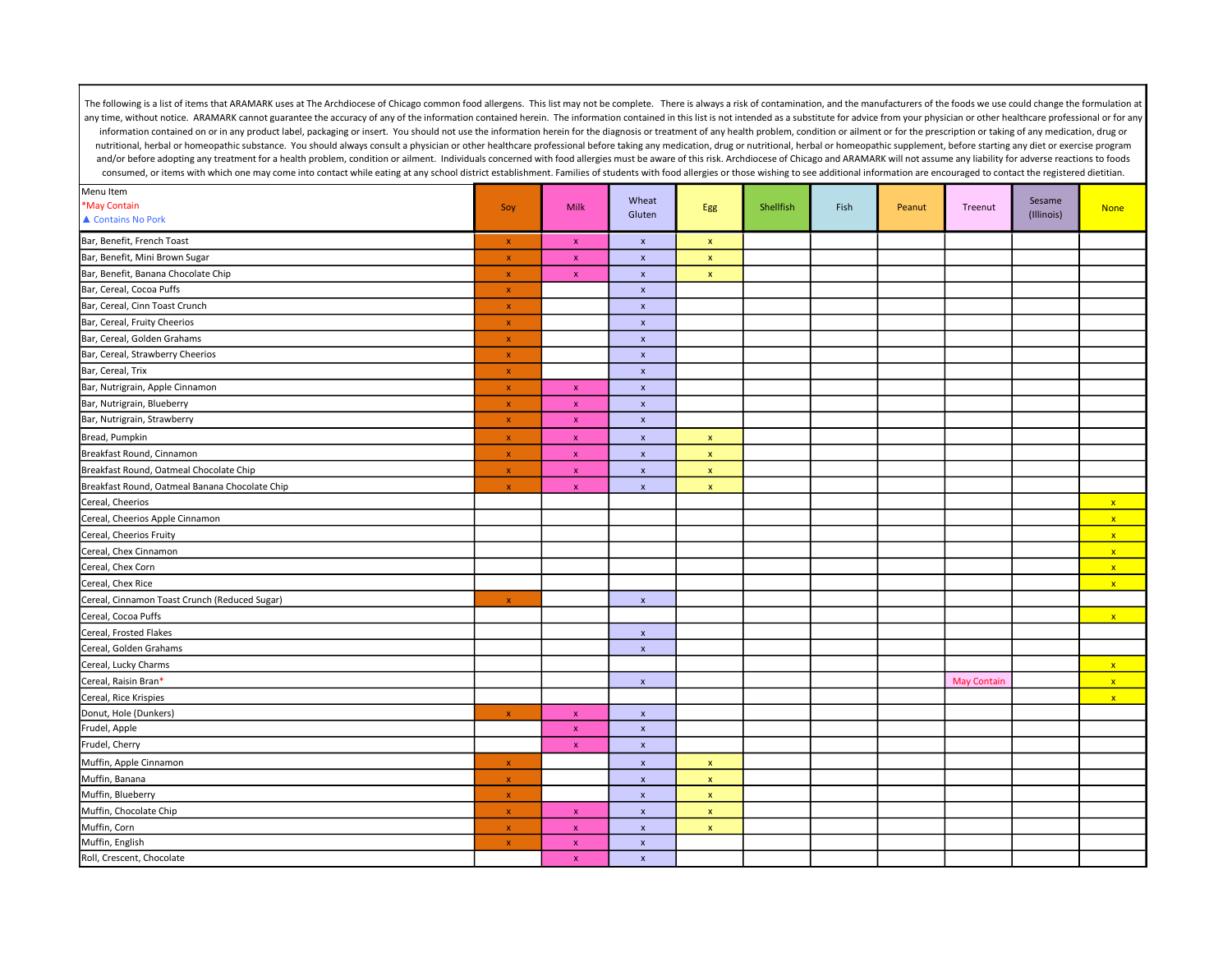| Menu Item                                 |                           |                           |                           |                    |           |                           |        |         |                      |              |
|-------------------------------------------|---------------------------|---------------------------|---------------------------|--------------------|-----------|---------------------------|--------|---------|----------------------|--------------|
| *May Contain                              | Soy                       | Milk                      | Wheat<br>Gluten           | Egg                | Shellfish | Fish                      | Peanut | Treenut | Sesame<br>(Illinois) | <b>None</b>  |
| ▲ Contains No Pork                        |                           |                           |                           |                    |           |                           |        |         |                      |              |
| Roll, Crescent, Grape                     |                           | $\mathbf x$               | $\pmb{\mathsf{x}}$        |                    |           |                           |        |         |                      |              |
| Roll, Mini Cinni                          |                           | $\mathbf{x}$              | $\pmb{\chi}$              |                    |           |                           |        |         |                      |              |
| Stik, Dunkin, Glazed                      | $\pmb{\times}$            | $\pmb{\chi}$              | $\pmb{\mathsf{x}}$        | $\mathbf x$        |           |                           |        |         |                      |              |
| <b>Breakfast Hot</b>                      |                           |                           |                           |                    |           |                           |        |         |                      |              |
| Bagel, Sausage (Chicken) & Cheese A       | $\mathbf{x}$              | $\mathbf{x}$              | $\mathbf x$               |                    |           |                           |        |         |                      |              |
| Bosco Stick, Maple Egg & Cheese           |                           | $\pmb{\chi}$              | $\pmb{\mathsf{x}}$        | $\pmb{\mathsf{x}}$ |           |                           |        |         |                      |              |
| French Toast, Cinnamon Rush               | $\mathbf{x}$              | $\mathbf x$               | $\pmb{\mathsf{x}}$        | $\pmb{\mathsf{x}}$ |           |                           |        |         |                      |              |
| French Toast, Mixed Berry                 | $\bar{\mathbf{x}}$        | $\bar{\mathbf{x}}$        | $\boldsymbol{\mathsf{x}}$ | $\mathbf{x}$       |           |                           |        |         |                      |              |
| French Toast, Sticks                      | $\mathbf{x}$              | $\mathbf x$               | $\pmb{\mathsf{x}}$        | $\mathbf x$        |           |                           |        |         |                      |              |
| Muffin, Egg & Cheese                      | $\mathbf{x}$              | $\mathbf x$               | $\pmb{\mathsf{x}}$        | $\mathsf X$        |           |                           |        |         |                      |              |
| Muffin, Sausage (Chicken) & Cheese ▲      | $\mathbf{x}$              | $\mathbf{x}$              | $\pmb{\mathsf{x}}$        |                    |           |                           |        |         |                      |              |
| Muffin, Sausage (Chicken), Egg & Cheese ▲ | $\boldsymbol{\mathsf{X}}$ | $\mathbf{x}$              | $\pmb{\mathsf{x}}$        | $\mathsf{x}$       |           |                           |        |         |                      |              |
| Omelet, Cheddar                           |                           | $\mathbf x$               |                           | $\mathbf x$        |           |                           |        |         |                      |              |
| Pancake, Chocolate Chip                   | $\mathbf{x}$              | $\mathbf x$               | $\pmb{\mathsf{x}}$        | $\mathbf x$        |           |                           |        |         |                      |              |
| Pancake, Confetti                         | $\mathbf x$               | $\mathbf x$               | $\pmb{\mathsf{x}}$        | $\mathbf{x}$       |           |                           |        |         |                      |              |
| Pancakes, Maple                           |                           | $\mathbf{x}$              | $\pmb{\mathsf{x}}$        | $\mathbf{x}$       |           |                           |        |         |                      |              |
| Pancake, Strawberry Splash                |                           | $\mathbf{x}$              | $\pmb{\mathsf{x}}$        | $\mathbf x$        |           |                           |        |         |                      |              |
| Pizza, Breakfast Turkey Sausage ▲         | $\mathbf{x}$              | $\mathbf{x}$              | $\boldsymbol{\mathsf{x}}$ |                    |           |                           |        |         |                      |              |
| Sausage, Chicken Patty ▲                  |                           |                           |                           |                    |           |                           |        |         |                      | $\mathbf{x}$ |
| Waffle, Blueberry                         | $\pmb{\chi}$              | $\pmb{\chi}$              | $\pmb{\mathsf{x}}$        | $\mathbf x$        |           |                           |        |         |                      |              |
| Waffle, Maple Madness                     | $\pmb{\chi}$              | $\mathbf{x}$              | $\pmb{\times}$            | $\pmb{\mathsf{x}}$ |           |                           |        |         |                      |              |
| Wrap, Turkey Sausage Pancake              | $\mathbf x$               | $\bar{\mathbf{x}}$        | $\pmb{\chi}$              | $\mathbf x$        |           |                           |        |         |                      |              |
| <b>Condiments</b>                         |                           |                           |                           |                    |           |                           |        |         |                      |              |
| Cheese, Cream, Original 1 oz              |                           | $\mathbf{x}$              |                           |                    |           |                           |        |         |                      |              |
| Dressing, Ceasar                          |                           | $\mathbf x$               |                           |                    |           | $\boldsymbol{\mathsf{x}}$ |        |         |                      |              |
| Dressing, French                          |                           |                           |                           | $\mathbf x$        |           |                           |        |         |                      |              |
| Dressing, Italian                         | $\mathbf x$               |                           |                           |                    |           |                           |        |         |                      |              |
| Dressing, Ranch                           |                           | $\mathbf{x}$              |                           | $\pmb{\mathsf{x}}$ |           |                           |        |         |                      |              |
| Gravy, Brown*                             | $\pmb{\times}$            | $\boldsymbol{\mathsf{X}}$ | $\pmb{\mathsf{x}}$        | <b>May Contain</b> |           |                           |        |         |                      |              |
| Gravy, Poultry*                           | $\pmb{\chi}$              | $\mathbf x$               | $\pmb{\times}$            | <b>May Contain</b> |           |                           |        |         |                      |              |
| Jelly, Grape                              |                           |                           |                           |                    |           |                           |        |         |                      | $\mathbf{x}$ |
| Sauce, BBQ Heinz                          |                           |                           |                           |                    |           |                           |        |         |                      | $\mathbf{x}$ |
| Sauce, Cheese, Cheddar                    |                           | $\mathbf x$               |                           |                    |           |                           |        |         |                      |              |
| Sauce, Cheese, Italian Alfredo            |                           | $\mathbf x$               |                           |                    |           |                           |        |         |                      |              |
| Sauce, Ketchup Heinz                      |                           |                           |                           |                    |           |                           |        |         |                      | $\mathbf{x}$ |
| Sauce, Marinara                           |                           |                           |                           |                    |           |                           |        |         |                      | $\mathbf{x}$ |
| Sauce, Marinara, Beef                     | $\pmb{\mathsf{x}}$        |                           |                           |                    |           |                           |        |         |                      |              |
| Sauce, Mayonnaise                         | $\boldsymbol{\mathsf{X}}$ | $\mathbf{x}$              |                           | $\mathsf{x}$       |           |                           |        |         |                      |              |
| Sauce, Mustard                            |                           |                           |                           |                    |           |                           |        |         |                      | $\mathbf{x}$ |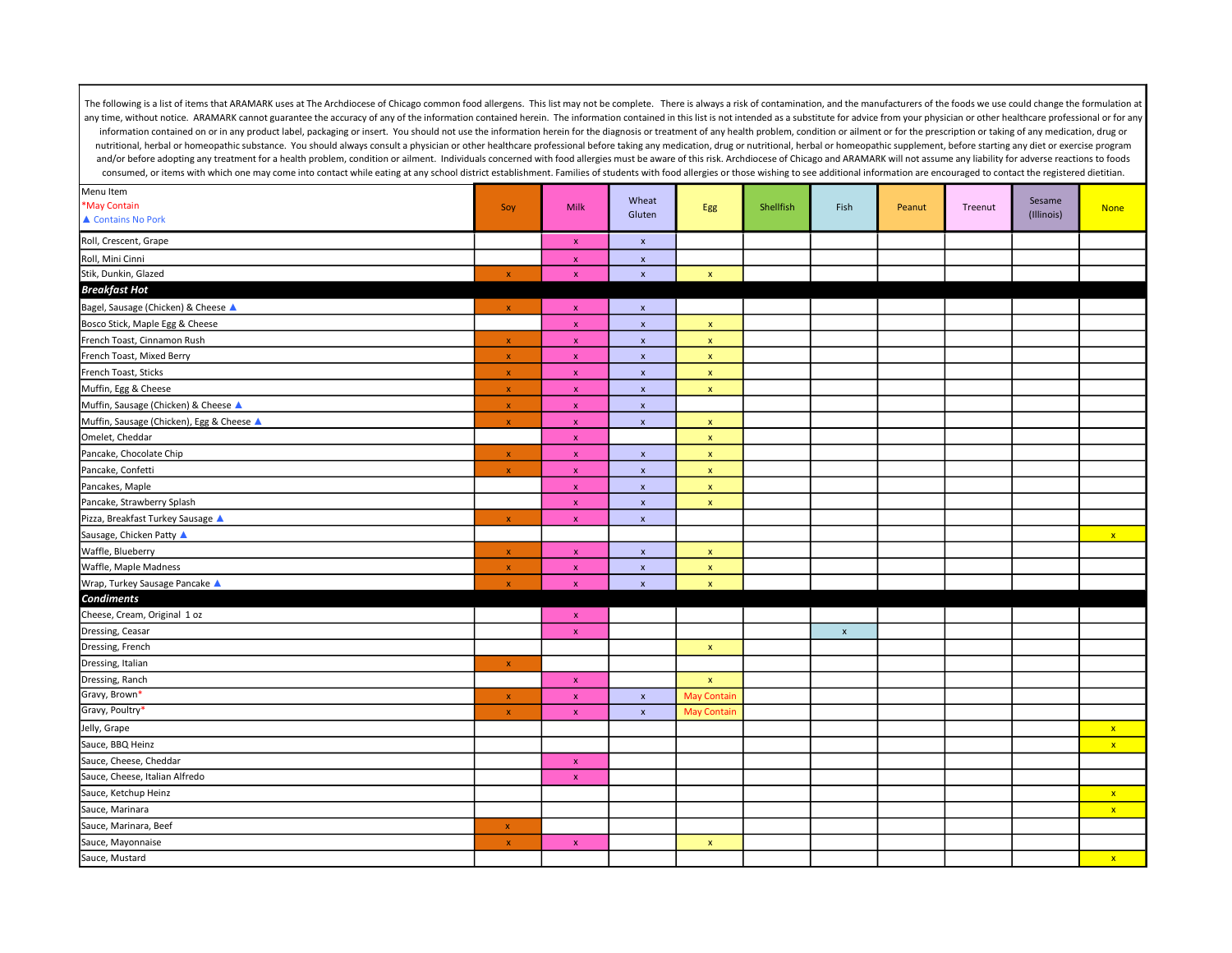| Menu Item                                      |                    |                    |                    |             |           |      |        |         |                      |              |
|------------------------------------------------|--------------------|--------------------|--------------------|-------------|-----------|------|--------|---------|----------------------|--------------|
| *May Contain                                   | Soy                | <b>Milk</b>        | Wheat<br>Gluten    | Egg         | Shellfish | Fish | Peanut | Treenut | Sesame<br>(Illinois) | <b>None</b>  |
| ▲ Contains No Pork                             |                    |                    |                    |             |           |      |        |         |                      |              |
| Sauce, Pizza                                   |                    |                    |                    |             |           |      |        |         |                      | $\mathbf{x}$ |
| Sauce, Relish                                  |                    |                    |                    |             |           |      |        |         |                      | $\mathbf{x}$ |
| Sauce, Spaghetti                               | $\mathbf x$        |                    |                    |             |           |      |        |         |                      |              |
| Sauce, Spaghetti, Beef                         | $\mathbf x$        |                    |                    |             |           |      |        |         |                      |              |
| Sauce, Taco                                    |                    |                    |                    |             |           |      |        |         |                      | $\mathbf{x}$ |
| Sauce, Tartar                                  |                    |                    |                    | $\mathbf x$ |           |      |        |         |                      |              |
| Syrup, Maple                                   |                    |                    |                    |             |           |      |        |         |                      | $\mathbf{x}$ |
| <b>Snacks, Chips, and Crackers</b>             |                    |                    |                    |             |           |      |        |         |                      |              |
| Chip, Cheeto, Baked                            |                    | $\mathbf{x}$       |                    |             |           |      |        |         |                      |              |
| Chip, Dorito, Cool Ranch                       |                    | $\mathbf x$        |                    |             |           |      |        |         |                      |              |
| Chip, Dorito, Wild White Nacho                 |                    | $\mathbf x$        |                    |             |           |      |        |         |                      |              |
| Chip, Munchies Snack Mix                       |                    | $\mathbf{x}$       | $\pmb{\mathsf{x}}$ |             |           |      |        |         |                      |              |
| Chip, Tostitos Scoops                          |                    |                    |                    |             |           |      |        |         |                      | $\mathbf{x}$ |
| ear                                            | $\pmb{\mathsf{x}}$ |                    | $\pmb{\mathsf{x}}$ |             |           |      |        |         |                      |              |
| Cracker, Belly Bear, Chocolate                 |                    |                    | $\pmb{\mathsf{x}}$ |             |           |      |        |         |                      |              |
| Cracker, Belly Bear, Cinnamon                  |                    |                    | $\pmb{\mathsf{x}}$ |             |           |      |        |         |                      |              |
| Cracker, Bug Bite                              | $\pmb{\chi}$       |                    | $\pmb{\mathsf{x}}$ |             |           |      |        |         |                      |              |
| Cracker, Churro Cruncher                       |                    |                    | $\pmb{\mathsf{x}}$ |             |           |      |        |         |                      |              |
| Cracker, Chz It                                | $\pmb{\mathsf{x}}$ | $\mathbf x$        | $\pmb{\mathsf{x}}$ |             |           |      |        |         |                      |              |
| Cracker, Crunchmania, Cinn                     | $\pmb{\chi}$       | $\mathsf X$        | $\pmb{\mathsf{x}}$ |             |           |      |        |         |                      |              |
| Cracker, Elf Graham, Chocolate                 | $\mathbf{x}$       |                    | $\pmb{\chi}$       |             |           |      |        |         |                      |              |
| Cracker, Elf Graham, Cinnamon                  | $\pmb{\chi}$       |                    | $\pmb{\mathsf{x}}$ |             |           |      |        |         |                      |              |
| Cracker, Goldfish Cheddar                      |                    | $\mathbf x$        | $\pmb{\mathsf{x}}$ |             |           |      |        |         |                      |              |
| Cracker, Goldfish Colors                       |                    | $\mathbf{x}$       | $\pmb{\mathsf{x}}$ |             |           |      |        |         |                      |              |
| Cracker, Goldfish Graham, Giant Vanilla        |                    |                    | $\pmb{\mathsf{x}}$ |             |           |      |        |         |                      |              |
| Cracker, Graham                                | $\pmb{\chi}$       |                    | $\pmb{\mathsf{x}}$ |             |           |      |        |         |                      |              |
| Cracker, Jungle                                |                    |                    | $\pmb{\mathsf{x}}$ |             |           |      |        |         |                      |              |
| Cracker, Scooby Graham                         | $\pmb{\chi}$       |                    | $\pmb{\mathsf{x}}$ |             |           |      |        |         |                      |              |
| Pretzel, Goldfish Pretzel                      |                    | $\mathbf x$        | $\pmb{\mathsf{x}}$ |             |           |      |        |         |                      |              |
| Pretzel, Heartzel                              |                    |                    | $\pmb{\chi}$       |             |           |      |        |         |                      |              |
| Snack, Rice Krispies, Mini                     | $\bar{\mathbf{x}}$ | $\bar{\mathbf{x}}$ |                    |             |           |      |        |         |                      |              |
| Lunch Entrées (Hot)                            |                    |                    |                    |             |           |      |        |         |                      |              |
| Beef Dippers, Teriyaki with Rice               | $\mathbf x$        |                    | $\pmb{\mathsf{x}}$ |             |           |      |        |         |                      |              |
| Bowl, Chicken Mashed Potato with Corn & Cheese | $\mathbf{x}$       | $\mathbf{x}$       | $\pmb{\chi}$       |             |           |      |        |         |                      |              |
| Bowl, Country Chicken Nugget                   | $\pmb{\chi}$       | $\mathbf{x}$       | $\pmb{\mathsf{x}}$ | $\mathbf x$ |           |      |        |         |                      |              |
| Bowl, Southwest Chicken & Rice                 |                    | $\pmb{\chi}$       | $\pmb{\mathsf{x}}$ |             |           |      |        |         |                      |              |
| Burrito, Bean & Cheese                         |                    | $\mathbf x$        | $\pmb{\mathsf{x}}$ |             |           |      |        |         |                      |              |
| Burrito, Chili Cheese                          | $\mathbf x$        | $\mathbf{x}$       | $\mathbf{x}$       |             |           |      |        |         |                      |              |
| Calzone, Meat Lovers                           | $\mathbf x$        | $\mathsf X$        | $\pmb{\mathsf{x}}$ |             |           |      |        |         |                      |              |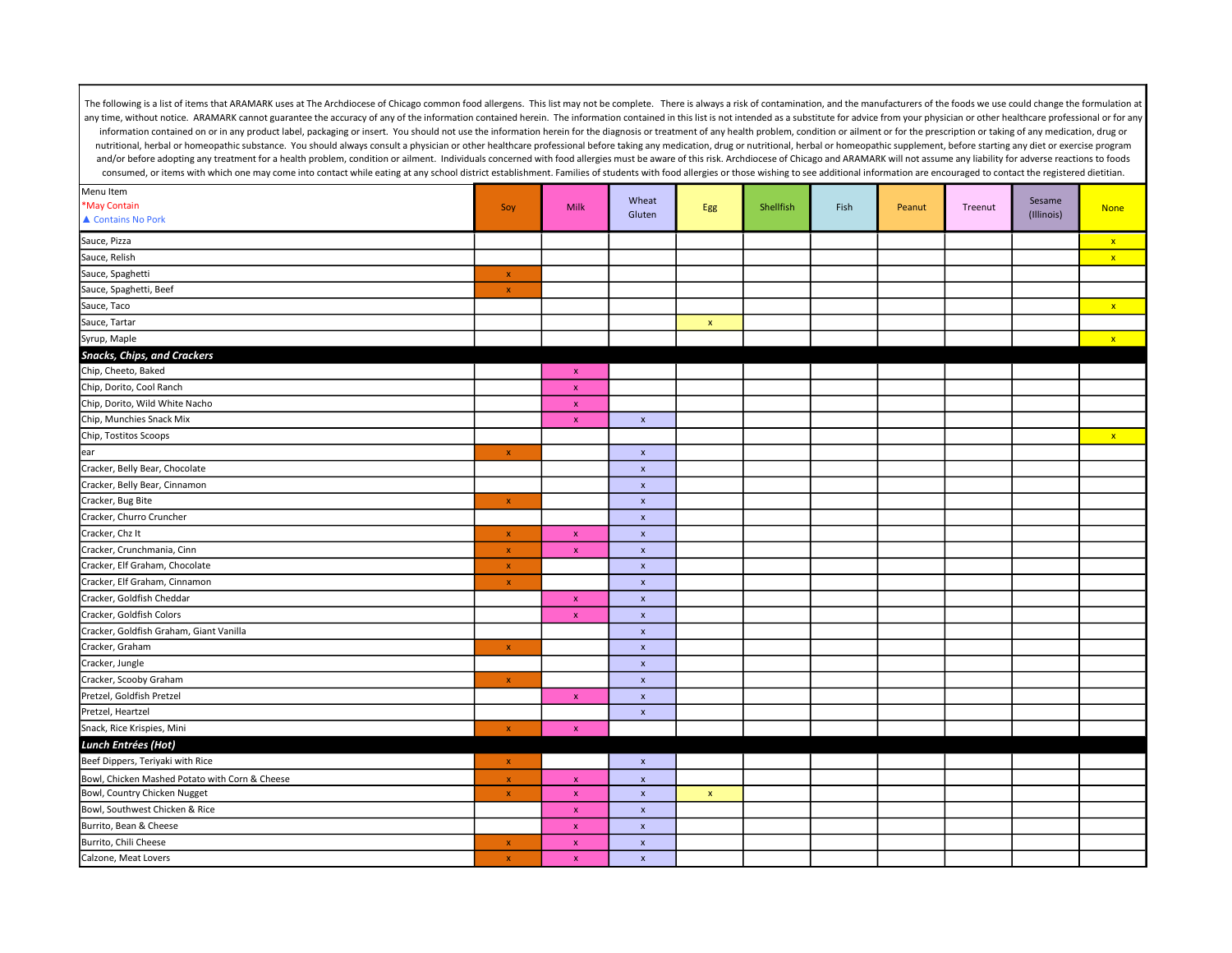| Menu Item                                                       |                           |                           | Wheat                     |                    |           |                           |        |         | Sesame             |              |
|-----------------------------------------------------------------|---------------------------|---------------------------|---------------------------|--------------------|-----------|---------------------------|--------|---------|--------------------|--------------|
| *May Contain                                                    | Soy                       | <b>Milk</b>               | Gluten                    | Egg                | Shellfish | Fish                      | Peanut | Treenut | (Illinois)         | <b>None</b>  |
| ▲ Contains No Pork                                              |                           |                           |                           |                    |           |                           |        |         |                    |              |
| Cheeseburger (Beef)                                             | $\pmb{\mathsf{x}}$        | $\pmb{\chi}$              | $\pmb{\mathsf{x}}$        |                    |           |                           |        |         |                    |              |
| Chicken, Corn Dog ▲                                             | $\mathbf{x}$              | $\pmb{\chi}$              | $\pmb{\chi}$              | $\mathbf x$        |           |                           |        |         |                    |              |
| Chicken, Drumstick, Roasted                                     |                           |                           |                           |                    |           |                           |        |         |                    | $\mathbf{x}$ |
| Chicken, LoMein*                                                | $\mathbf{x}$              |                           | $\pmb{\mathsf{x}}$        | <b>May Contain</b> |           |                           |        |         | $\pmb{\mathsf{x}}$ |              |
| Chicken, Nuggets                                                | $\pmb{\mathsf{x}}$        |                           | $\pmb{\mathsf{x}}$        |                    |           |                           |        |         |                    |              |
| Chicken, Orange with Broccoli                                   | $\mathbf x$               |                           | $\pmb{\mathsf{x}}$        |                    |           |                           |        |         |                    |              |
| Chicken, Popcorn                                                | $\mathbf{x}$              |                           | $\boldsymbol{\mathsf{x}}$ |                    |           |                           |        |         |                    |              |
| Chicken, Popcorn Spicy                                          | $\pmb{\chi}$              |                           | $\pmb{\mathsf{x}}$        |                    |           |                           |        |         |                    |              |
| Chicken, Sandwich, Breaded                                      | $\pmb{\mathsf{X}}$        |                           | $\pmb{\mathsf{x}}$        |                    |           |                           |        |         |                    |              |
| Chicken, Sandwich, Diced BBQ                                    | $\pmb{\chi}$              |                           | $\boldsymbol{\mathsf{x}}$ |                    |           |                           |        |         |                    |              |
| Chicken, Sandwich, Parmesan                                     | $\mathbf x$               | $\mathsf X$               | $\pmb{\mathsf{x}}$        |                    |           |                           |        |         |                    |              |
| Chicken, Sandwich, Slider                                       | $\pmb{\chi}$              |                           | $\pmb{\chi}$              |                    |           |                           |        |         |                    |              |
| Chicken, Tender                                                 | $\mathbf{x}$              |                           | $\pmb{\chi}$              |                    |           |                           |        |         |                    |              |
| Hamburger, Classic (Beef)                                       | $\pmb{\mathsf{x}}$        |                           | $\pmb{\mathsf{x}}$        |                    |           |                           |        |         |                    |              |
| Hot Dog, Plain / Hot Diggity Dog (Turkey) ▲                     |                           |                           | $\pmb{\chi}$              |                    |           |                           |        |         |                    |              |
| Fish, Bites                                                     |                           | $\pmb{\chi}$              | $\pmb{\chi}$              |                    |           | $\boldsymbol{\mathsf{x}}$ |        |         |                    |              |
| Fish, Sticks                                                    |                           | $\mathbf{x}$              | $\pmb{\mathsf{x}}$        |                    |           | $\boldsymbol{\mathsf{x}}$ |        |         |                    |              |
| French Toast, Sticks                                            | $\mathbf{x}$              | $\pmb{\chi}$              | $\pmb{\mathsf{x}}$        | $\mathbf x$        |           |                           |        |         |                    |              |
| Fun Lunch: Mini (Turkey) Corn Dogs, Pretzel Bites, Cheese Sauce | $\mathbf x$               | $\pmb{\mathsf{x}}$        | $\pmb{\mathsf{x}}$        | $\pmb{\mathsf{x}}$ |           |                           |        |         |                    |              |
| Meatball, Beef                                                  | $\mathbf x$               |                           |                           |                    |           |                           |        |         |                    |              |
| Meatball, Beef BBQ                                              | $\mathbf x$               | $\pmb{\chi}$              | $\pmb{\chi}$              |                    |           |                           |        |         |                    |              |
| Meatball, Chicken                                               | $\mathbf{x}$              |                           | $\pmb{\mathsf{x}}$        |                    |           |                           |        |         |                    |              |
| Meatball, Chicken BBQ                                           | $\pmb{\chi}$              |                           | $\pmb{\times}$            |                    |           |                           |        |         |                    |              |
| Meatball, (Chicken) Korean with Rice                            | $\mathbf{x}$              |                           | $\boldsymbol{\mathsf{x}}$ |                    |           |                           |        |         | $\pmb{\mathsf{x}}$ |              |
| Meatball, (Chicken) with Gravy & Parsley Egg Noodles            | $\mathbf{x}$              | $\pmb{\chi}$              | $\pmb{\times}$            | $\pmb{\mathsf{x}}$ |           |                           |        |         |                    |              |
| Meatloaf, Cheeseburger                                          |                           | $\pmb{\chi}$              | $\pmb{\mathsf{x}}$        |                    |           |                           |        |         |                    |              |
| Melt, Turkey Ham & Cheese A                                     | $\mathbf{x}$              | $\pmb{\chi}$              | $\pmb{\mathsf{x}}$        |                    |           |                           |        |         |                    |              |
| Melt, Cheese (All American)                                     | $\pmb{\mathsf{x}}$        | $\mathsf{x}$              | $\pmb{\mathsf{x}}$        |                    |           |                           |        |         |                    |              |
| Melt, Fish, Patty, American Cheese                              | $\pmb{\chi}$              | $\mathbf x$               | $\pmb{\times}$            | $\mathbf x$        |           | $\pmb{\times}$            |        |         |                    |              |
| Nacho, Beef, Cheese, Bean Combo                                 | $\pmb{\chi}$              | $\pmb{\mathsf{x}}$        | $\pmb{\mathsf{x}}$        |                    |           |                           |        |         |                    |              |
| Pasta, Cheesy Baked Penne*                                      |                           | $\mathbf{x}$              | $\pmb{\mathsf{x}}$        | <b>May Contain</b> |           |                           |        |         |                    |              |
| Pasta, Lasagna Roll-Up (Cheese)                                 |                           | $\boldsymbol{\mathsf{X}}$ | $\boldsymbol{\mathsf{x}}$ | $\pmb{\mathsf{x}}$ |           |                           |        |         |                    |              |
| Pasta, Macaroni & Cheese*                                       | $\boldsymbol{\mathsf{x}}$ | $\mathbf{x}$              | $\pmb{\mathsf{x}}$        | <b>May Contain</b> |           |                           |        |         |                    |              |
| Pasta, Penne, Chicken with Tomato Cream Sauce*                  |                           | $\pmb{\chi}$              | $\pmb{\mathsf{x}}$        | <b>May Contain</b> |           |                           |        |         |                    |              |
| Pasta, Ravioli, Jumbo Cheese                                    |                           | $\mathbf{x}$              | $\pmb{\chi}$              | $\mathbf{x}$       |           |                           |        |         |                    |              |
| Pasta, Spaghetti with (Chicken) Meatballs*                      | $\mathbf x$               |                           | $\pmb{\mathsf{x}}$        | <b>May Contain</b> |           |                           |        |         |                    |              |
| Pizza, Cheesy Flatbread                                         | $\pmb{\mathsf{x}}$        | $\mathsf{x}$              | $\pmb{\mathsf{x}}$        |                    |           |                           |        |         |                    |              |
| Pizza, Crunchers                                                |                           | $\mathbf{x}$              | $\pmb{\chi}$              |                    |           |                           |        |         |                    |              |
| Pizza, Dippers                                                  | $\mathbf{x}$              | $\boldsymbol{\mathsf{X}}$ | $\pmb{\mathsf{x}}$        |                    |           |                           |        |         |                    |              |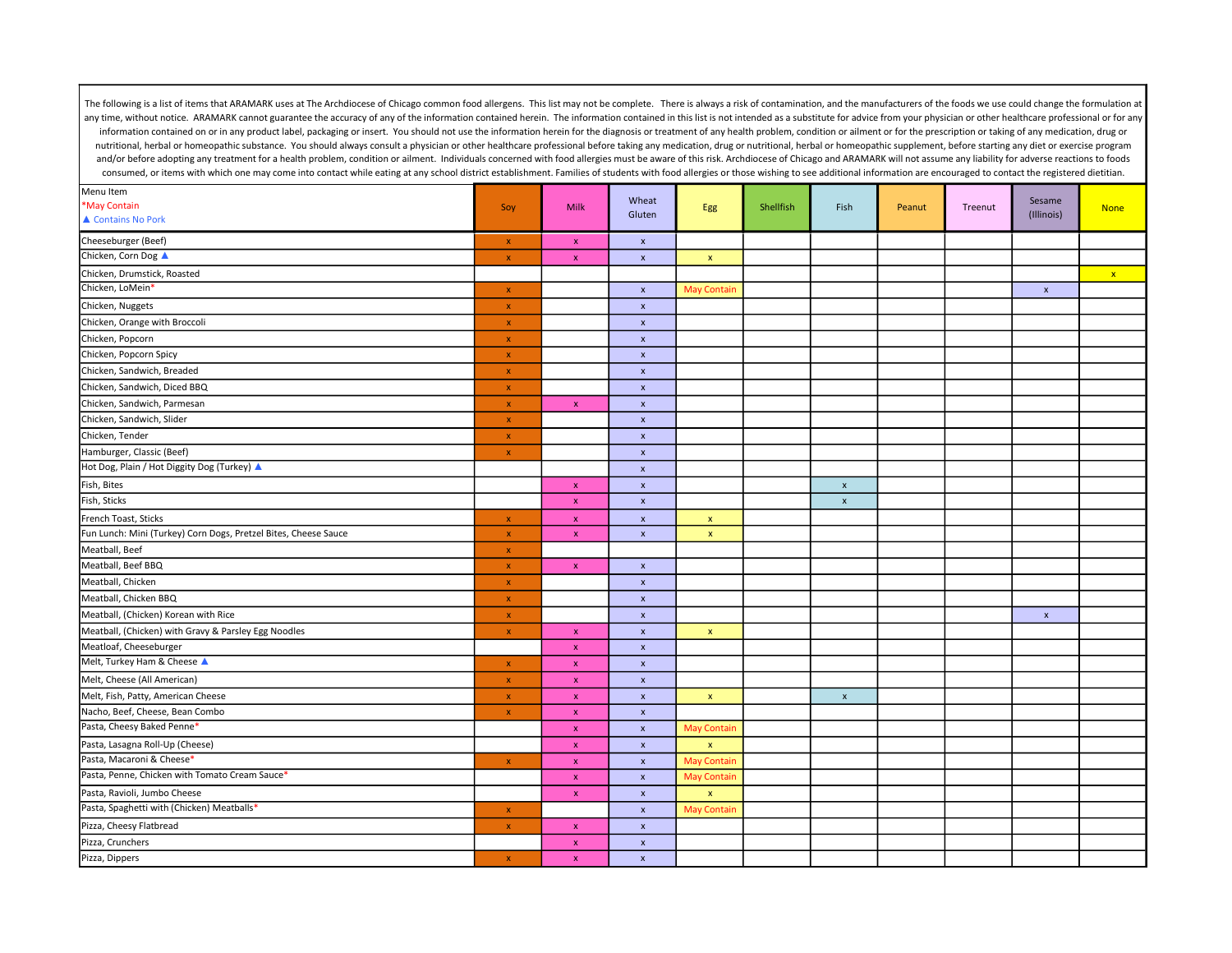| Menu Item                                                                          |                    |                    | Wheat                     |                    |           |                |        |         | Sesame     |              |
|------------------------------------------------------------------------------------|--------------------|--------------------|---------------------------|--------------------|-----------|----------------|--------|---------|------------|--------------|
| *May Contain                                                                       | Soy                | <b>Milk</b>        | Gluten                    | <b>Egg</b>         | Shellfish | Fish           | Peanut | Treenut | (Illinois) | <b>None</b>  |
| ▲ Contains No Pork                                                                 |                    |                    |                           |                    |           |                |        |         |            |              |
| Pizza, Deep Dish Galaxy Cheese                                                     | $\mathbf{x}$       | $\pmb{\chi}$       | $\pmb{\chi}$              |                    |           |                |        |         |            |              |
| Pizza, Deep Dish Galaxy Pepperoni (Turkey & Beef)                                  | $\mathbf{x}$       | $\pmb{\chi}$       | $\pmb{\chi}$              |                    |           |                |        |         |            |              |
| Pizza, Turkey Sausage Flatbread                                                    | $\pmb{\chi}$       | $\pmb{\chi}$       | $\pmb{\chi}$              |                    |           |                |        |         |            |              |
| Pull-Apart, Italian Cheese & Garlic                                                |                    | $\mathsf X$        | $\pmb{\mathsf{x}}$        |                    |           |                |        |         |            |              |
| Pull-Apart, Southwest Queso                                                        |                    | $\pmb{\mathsf{x}}$ | $\pmb{\times}$            |                    |           |                |        |         |            |              |
| Salisbury Steak (Beef) with (Brown) Gravy & Egg Noodles                            | $\pmb{\mathsf{x}}$ | $\pmb{\chi}$       | $\pmb{\times}$            | $\pmb{\mathsf{x}}$ |           |                |        |         |            |              |
| Salisbury Steak (Beef) with (Brown) Gravy & Mashed Potatoes                        | $\mathbf x$        | $\pmb{\chi}$       | $\boldsymbol{\mathsf{x}}$ | $\pmb{\mathsf{x}}$ |           |                |        |         |            |              |
| Sloppy Joe (Beef) on a Bun                                                         | $\pmb{\chi}$       |                    | $\mathbf{x}$              |                    |           |                |        |         |            |              |
| Sandwich, Pancake Griddler A                                                       | $\pmb{\mathsf{X}}$ |                    | $\pmb{\mathsf{x}}$        | $\pmb{\mathsf{x}}$ |           |                |        |         |            |              |
| Soup, Chili, Con Carne                                                             | $\pmb{\chi}$       |                    |                           |                    |           |                |        |         |            |              |
| Soup, Chili, Vegetarian                                                            |                    |                    |                           |                    |           |                |        |         |            | $\mathbf{x}$ |
| Sticks, Mozzarella, Breaded                                                        |                    | $\mathsf X$        | $\pmb{\chi}$              |                    |           |                |        |         |            |              |
| Sub, Meatball (Chicken), BBQ                                                       | $\mathbf x$        | $\mathsf X$        | $\pmb{\times}$            |                    |           |                |        |         |            |              |
| Sub, Meatball (Chicken), Pizza                                                     | $\pmb{\chi}$       | $\pmb{\mathsf{X}}$ | $\pmb{\times}$            |                    |           |                |        |         |            |              |
| Tacos, Chicken                                                                     | $\pmb{\chi}$       | $\pmb{\chi}$       | $\pmb{\chi}$              |                    |           |                |        |         |            |              |
| Tacos, Soft Beef & Cheese                                                          | $\mathbf{x}$       | $\pmb{\chi}$       | $\pmb{\chi}$              |                    |           |                |        |         |            |              |
| Turkey, Mini Corn Dog ▲                                                            | $\pmb{\chi}$       | $\mathbf{x}$       | $\pmb{\chi}$              | $\pmb{\mathsf{x}}$ |           |                |        |         |            |              |
| Turkey with Gravy*                                                                 | $\pmb{\chi}$       | $\pmb{\mathsf{x}}$ | $\pmb{\mathsf{x}}$        | <b>May Contain</b> |           |                |        |         |            |              |
| Lunch Entrees (Cold), Lunch Express Sandwich and Salad Entrées                     |                    |                    |                           |                    |           |                |        |         |            |              |
| Chicken, Popcorn (Dippin' Chicken)                                                 | $\mathbf{x}$       |                    | $\mathbf{x}$              |                    |           |                |        |         |            |              |
| Flatbread*, (Chicken & Beef or Turkey) Pepperoni, Cheese Cubes ▲                   |                    | $\mathbf{x}$       | $\pmb{\chi}$              |                    |           |                |        |         |            |              |
| Flatbread*, Shredded Mozzarella & Pizza Sauce                                      |                    | $\pmb{\chi}$       | $\pmb{\mathsf{x}}$        |                    |           |                |        |         |            |              |
| Plate, Fresh Apple & Cheese                                                        |                    | $\mathbf{x}$       |                           |                    |           |                |        |         |            |              |
| Salad, Beef Nacho                                                                  | $\pmb{\chi}$       | $\mathbf x$        |                           |                    |           |                |        |         |            |              |
| Salad, All-American ▲ (see "Condiments" section for dressing/dressing allergens)   |                    | $\mathbf{x}$       |                           |                    |           |                |        |         |            |              |
| Salad, Chicken Caesar (Includes Caesar dressing allergens)                         |                    | $\pmb{\chi}$       |                           |                    |           | $\pmb{\times}$ |        |         |            |              |
| Salad, Chicken, Chef (see "Condiments" section for dressing/dressing allergens)    |                    | $\mathbf{x}$       |                           | $\pmb{\mathsf{x}}$ |           |                |        |         |            |              |
| Salad, Chicken, Popcorn (see "Condiments" section for dressing/dressing allergens) | $\pmb{\mathsf{x}}$ | $\pmb{\chi}$       | $\pmb{\mathsf{x}}$        |                    |           |                |        |         |            |              |
| Salad, Egg, Chef (see "Condiments" section for dressing/dressing allergens)        |                    | $\mathbf{x}$       |                           | $\pmb{\mathsf{x}}$ |           |                |        |         |            |              |
| Salad, Garden, Cheese (see "Condiments" section for dressing/dressing allergens)   |                    | $\mathsf X$        |                           |                    |           |                |        |         |            |              |
| Salad, Italian A (see "Condiments" section for dressing/dressing allergens)        |                    | $\mathbf x$        |                           |                    |           |                |        |         |            |              |
| Sandwich, Cheese, American                                                         | $\pmb{\mathsf{x}}$ | $\mathbf x$        | $\pmb{\mathsf{x}}$        |                    |           |                |        |         |            |              |
| Sandwich, Chicken Ham, American on a Bun ▲                                         | $\pmb{\mathsf{x}}$ | $\mathsf{x}$       | $\pmb{\chi}$              |                    |           |                |        |         |            |              |
| Sandwich, Chicken Ham, Provolone ▲                                                 | $\pmb{\mathsf{x}}$ | $\mathbf{x}$       | $\pmb{\mathsf{x}}$        |                    |           |                |        |         |            |              |
| Sandwich, Roast Beef & Cheddar Cheese                                              |                    | $\mathsf X$        | $\pmb{\chi}$              |                    |           |                |        |         |            |              |
| Sandwich, Sunbutter & Jelly                                                        | $\bar{\mathbf{x}}$ |                    | $\pmb{\chi}$              |                    |           |                |        |         |            |              |
| Sandwich, Turkey Ham, American ▲                                                   | $\mathbf{x}$       | $\mathsf X$        | $\pmb{\mathsf{x}}$        |                    |           |                |        |         |            |              |
| Sandwich, Turkey Ham, Provolone A                                                  | $\pmb{\chi}$       | $\pmb{\chi}$       | $\pmb{\chi}$              |                    |           |                |        |         |            |              |
| Sandwich, Turkey, American                                                         | $\pmb{\chi}$       | $\pmb{\chi}$       | $\pmb{\chi}$              |                    |           |                |        |         |            |              |